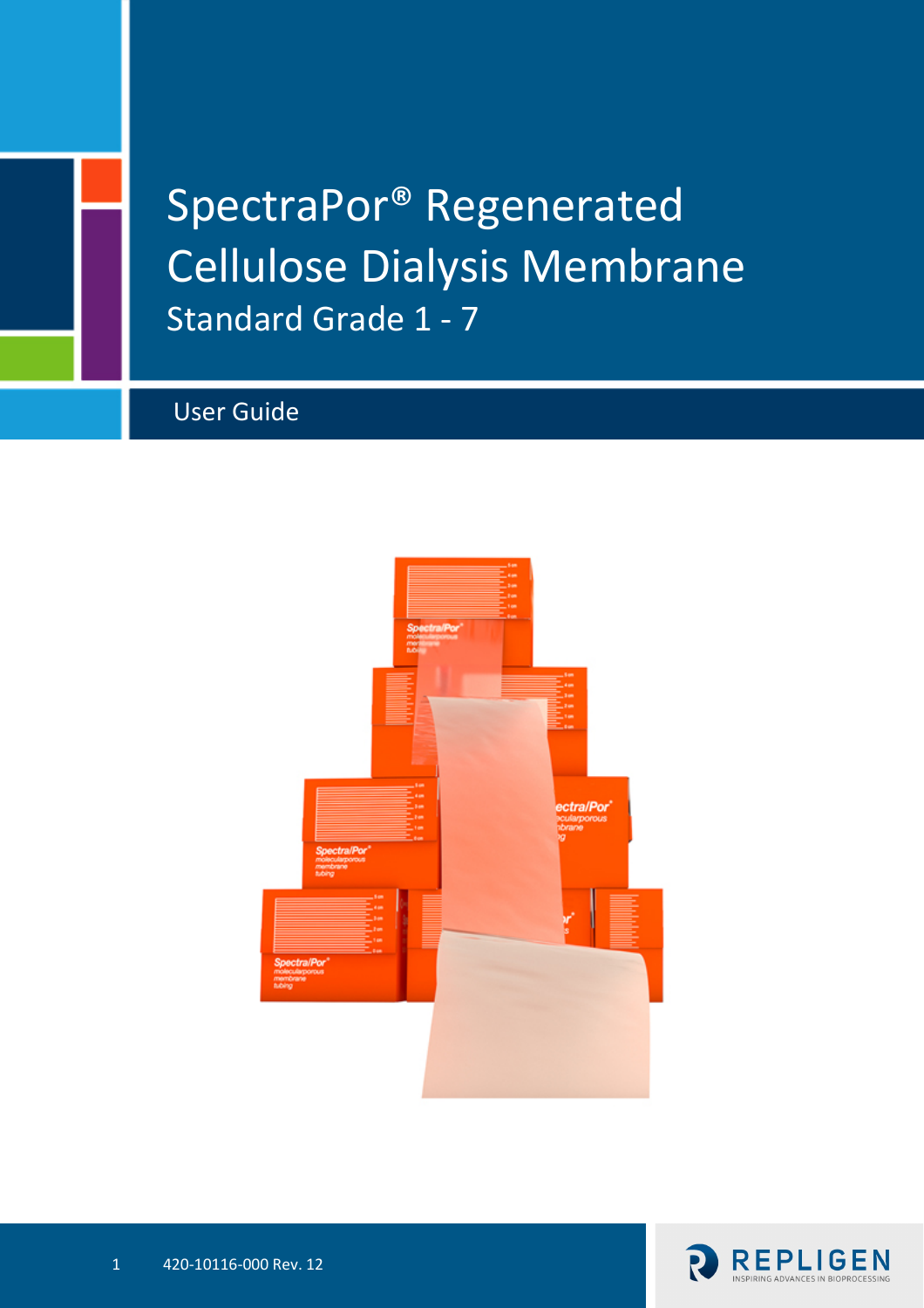The information contained in this document is subject to change without notice.

Repligen Corporation makes no warranty of any kind with regard to this material, including, but not limited to, the implied warranties of merchantability and fitness for a particular purpose.

Repligen Corporation shall not be liable for errors contained herein or for incidental or consequential damages in connection with the furnishing, performance, or use of this material.

No part of this document may be photocopied, reproduced, or translated to another language without the prior written consent of Repligen Corporation.

Products are not intended for diagnostic or therapeutic use or for use *in vivo* with humans or animals.

For further information, please contact Repligen Corporation at www.repligen.com.

©2020 Repligen Corporation. All rights reserved. The trademarks mentioned herein are the property of Repligen Corporation and/or its affiliate(s) or their respective owners.

**Customer Support [customerserviceUS@repligen.com](mailto:customerserviceUS@repligen.com)** 310-885-4600

**Repligen Corporation** 18617 South Broadwick Street Rancho Dominguez, California 90220 **www.repligen.com**

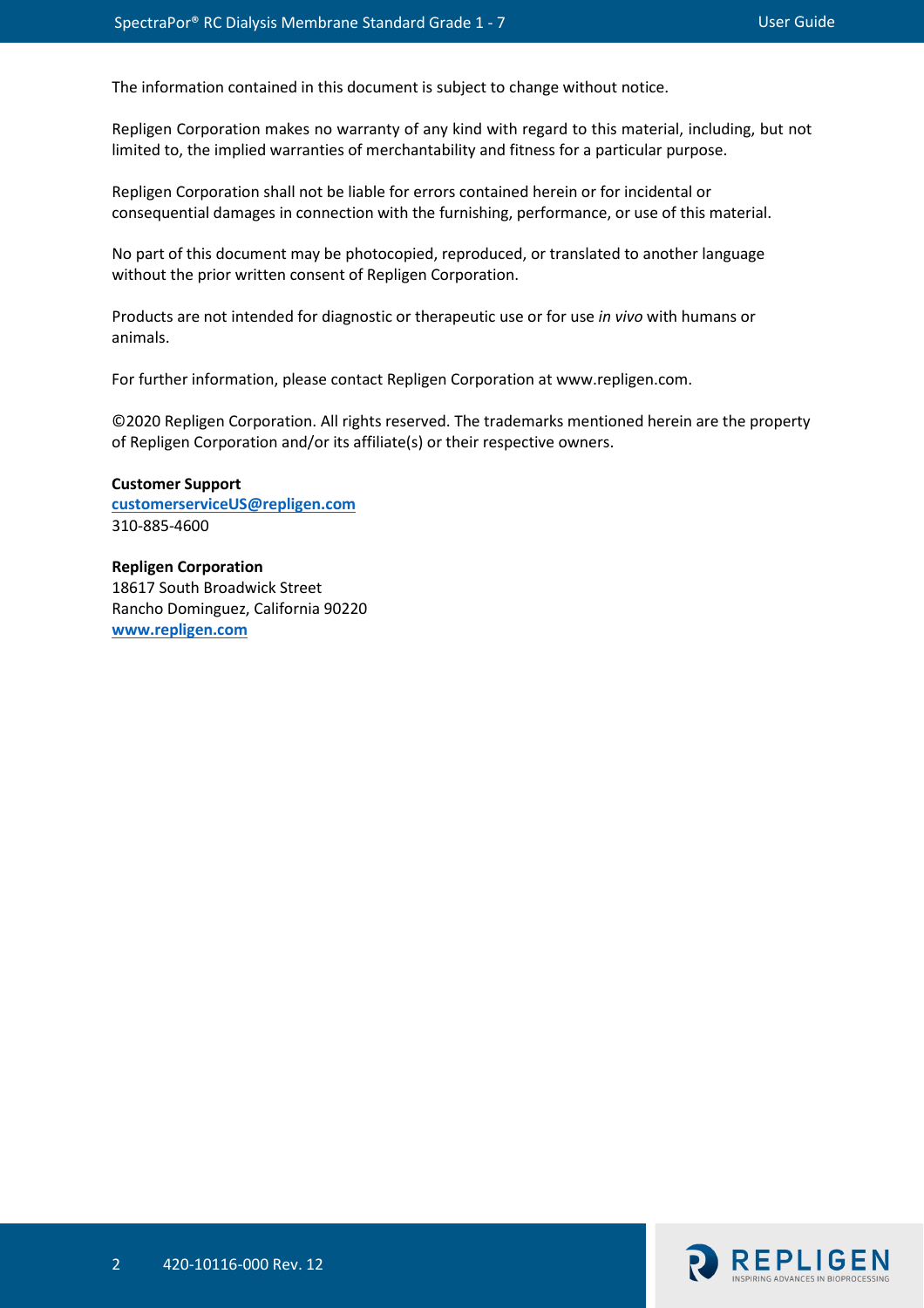# **Contents**

| $\mathbf 1$ . |               |  |  |  |
|---------------|---------------|--|--|--|
| 2.            |               |  |  |  |
|               | 2.1           |  |  |  |
|               | $2.2^{\circ}$ |  |  |  |
| 3.            |               |  |  |  |
|               | 3.1           |  |  |  |
|               | 32            |  |  |  |
|               | 3.3           |  |  |  |
|               | $3.4^{\circ}$ |  |  |  |
| 4.            |               |  |  |  |
|               |               |  |  |  |
|               | 4.2           |  |  |  |
| 5.            |               |  |  |  |
|               | 5.1           |  |  |  |
|               | 5.2           |  |  |  |
|               | 5.3           |  |  |  |
| 6.            |               |  |  |  |
|               | 6.1           |  |  |  |
|               | 6.2           |  |  |  |
| 7.            |               |  |  |  |
| 8.            |               |  |  |  |

# **List of tables**

#### **Abbreviations**

| EtO         | Ethylene oxide               |
|-------------|------------------------------|
| <b>EDTA</b> | Ethylenediamineetetraacetic  |
| <b>FW</b>   | Flat Width                   |
| <b>MWCO</b> | Molecular weight cut-off     |
| <b>MW</b>   | Molecular weight             |
| <b>PTFE</b> | Polytetrafluoroethylene      |
| RC          | <b>Regenerated Cellulose</b> |

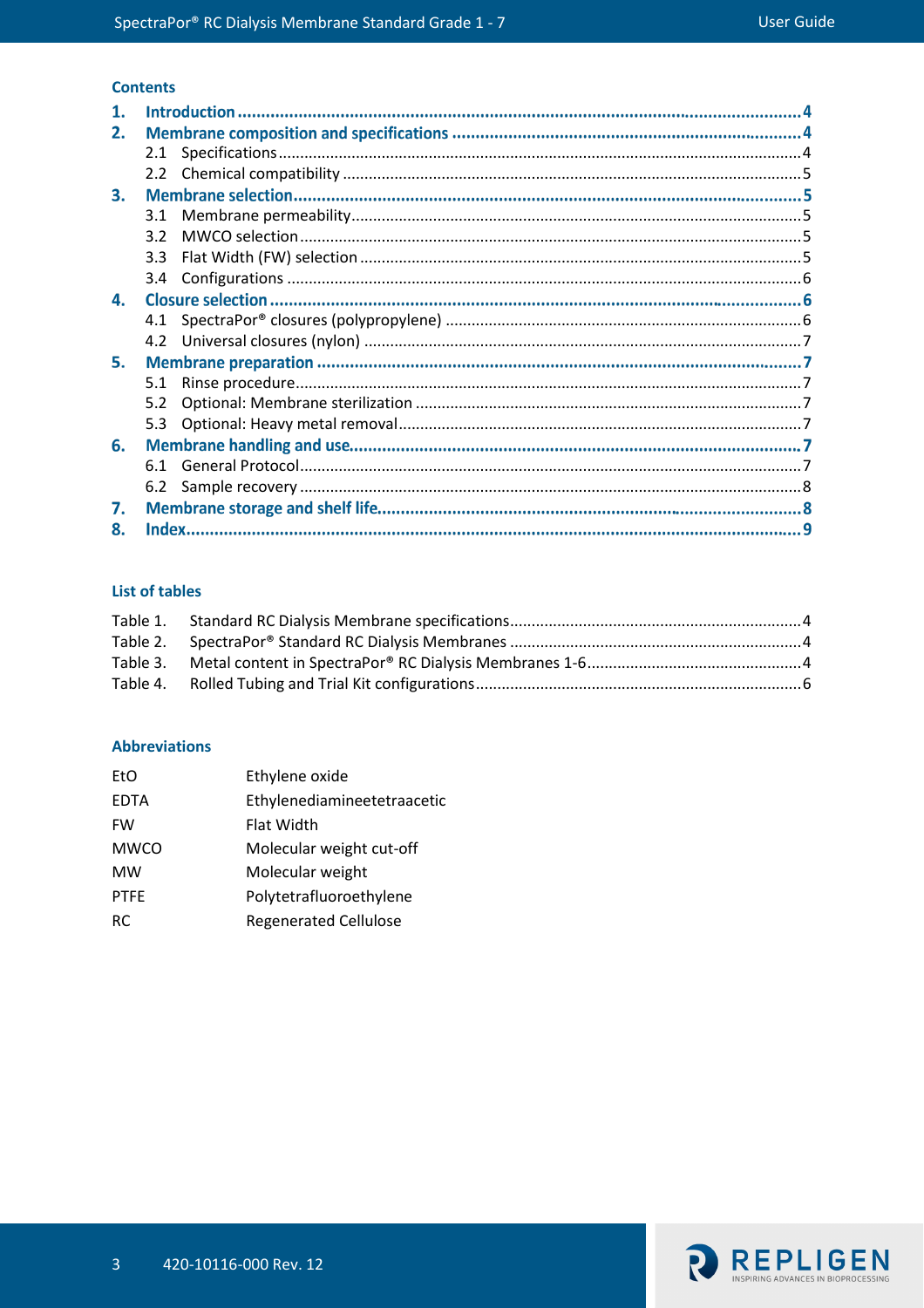# 1. Introduction

SpectraPor® Regenerated Cellulose (RC) Membrane is a versatile membrane available in a wide selection of sizes, molecular weight cut offs (MWCOs) and formats for laboratory scale dialysis and large volume process scale dialysis.

# **Membrane composition and specifications**

SpectraPor® RC Membranes 1- 7 are manufactured from natural cellulose reconstituted from cotton linters. SpectraPor® RC Membranes carry no fixed charge and do not adsorb most solutes. RC membranes are used for general laboratory dialysis applications such as desalting, buffer exchange, or molecular separation. These flexible, transparent membranes feature good chemical compatibility as well as pH and high temperature tolerance.

#### <span id="page-3-0"></span>**2.1 Specifications**

#### <span id="page-3-1"></span>**Table 1. Standard RC Dialysis Membrane specifications**

| Membrane type                | <b>Regenerated Cellulose</b> |
|------------------------------|------------------------------|
| Physical properties          | Transparent, flexible        |
| pH range                     | $2 - 12$                     |
| Recommended max. temperature | 60° C (operating)            |
| Organic solvent tolerance:   | Good                         |

<span id="page-3-2"></span>

| <b>Membrane</b>           | <b>MWCO</b>                              | <b>Characteristics</b>                       | <b>Configurations</b>                   | <b>Preparation</b>              |
|---------------------------|------------------------------------------|----------------------------------------------|-----------------------------------------|---------------------------------|
| SpectraPor <sup>®</sup> 1 | $6 - 8$ kD                               | Standard permeability                        | Tubing, trial kits,<br>discs and sheets | Dry with glycerin               |
| SpectraPor <sup>®</sup> 2 | 12 - 14 kD                               | Higher permeability<br>or large FW           | Tubing, trial kits,<br>discs and sheets | Dry with glycerin               |
| SpectraPor <sup>®</sup> 3 | 3.5kD                                    | Standard permeability                        | Tubing, trial kits,<br>discs and sheets | Dry with or without<br>glycerin |
| SpectraPor <sup>®</sup> 4 | 12 - 14 kD                               | Standard permeability                        | Tubing, trial kits,<br>discs and sheets | Dry with glycerin               |
| SpectraPor <sup>®</sup> 5 | 12 - 14 kD                               | Reinforced<br>with cellulosic fibers         | Tubing and trial kits                   | Dry without glycerin            |
| SpectraPor <sup>®</sup> 6 | 1, 2, 3.5,<br>8, 10, 15, 25<br>and 50 kD | Pre-wetted for<br>convenience                | Tubing and trial kits                   | Wet in 0.05%<br>sodium azide    |
| SpectraPor <sup>®</sup> 7 | 1, 2, 3.5,<br>8, 10, 15, 25<br>and 50 kD | Pre-treated for heavy<br>metals and sulfides | Tubing and trial kits                   | Wet in 0.05%<br>sodium azide    |

For information and purchase of any dialysis product visit the Repligen estore [\(store.repligen.com\)](https://repligen.sharepoint.com/sites/MarketingSharepoint/Documents/!_MARKETING%20SANDBOX%20-%20Work%20in%20progress/Dialysis/Dialysis%20Membranes/store.repligen.com).

#### <span id="page-3-3"></span>**Table 3. Metal content in SpectraPor® RC Dialysis Membranes 1-6**

The following are approximate concentration of heavy metal and sulfur found in the SpectraPor® RC Membranes 1-6.

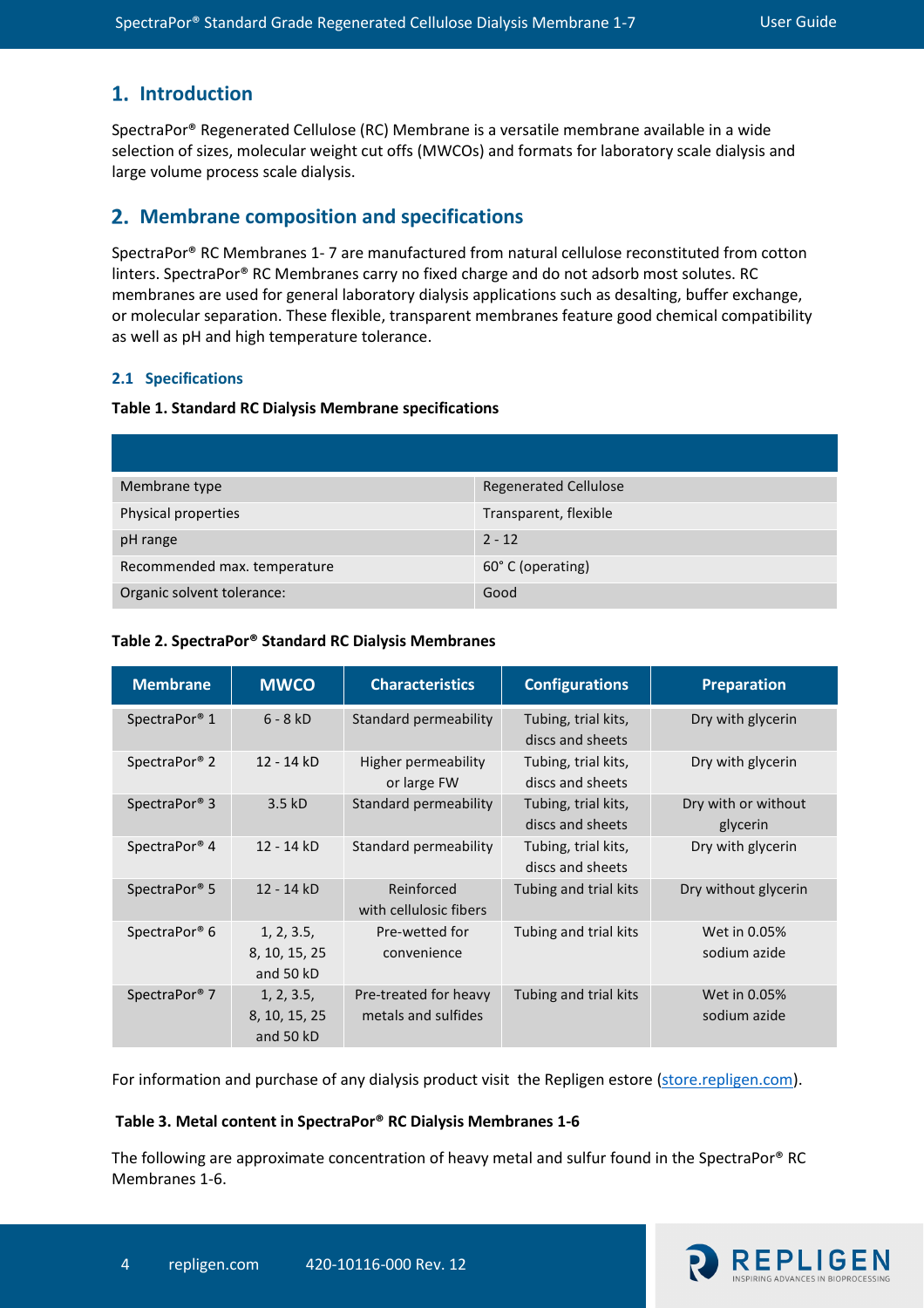| <b>Element</b> | <b>Concentration</b> |
|----------------|----------------------|
| Cd             | $< 1$ ppm            |
| Cr             | $< 1$ ppm            |
| Cu             | $< 1$ ppm            |
| Fe             | 20 - 60 ppm          |
| Mg             | 50 - 100 ppm         |
| Ni             | $1 - 2$ ppm          |
| Pb             | $2 - 6$ ppm          |
| Zn             | 5 - 10 ppm           |

#### <span id="page-4-0"></span>**2.2 Chemical compatibility**

SpectraPor® RC Membranes have good chemical compatibility. Variables such as temperature, concentrations, durations of exposure and other factors may affect the membrane tolerance to a chemical. It is recommended to test the membrane under your application conditions. RC membranes are resistant to the following groups: halogenated hydrocarbons, alcohols, ketones, esters, oxides and solvents containing nitrogen. For a complete chart of chemical compatibility visit the dialysis section of repligen.com.

# **Membrane selection**

#### <span id="page-4-1"></span>**3.1 Membrane permeability**

Dialysis membranes are universally characterized by the MWCO, the performance rating of the membrane. The MWCO of the membrane is determined as the molecular weight of the smallest solute which is at least 90% retained during this test (the smallest solute for which the permeation is 10% or less).

The solute molecular weight (MW) has a direct impact on the rate of dialysis. The smaller the solute MW with respect to the MWCO, the more readily it passes through the membrane resulting in a faster rate of dialysis. The larger the solute MW, the longer it will take to pass through the membrane resulting in a slower rate of dialysis. As the solute size nears the MWCO, the rate will slow dramatically until the molecules become too large to pass through the membrane.

#### <span id="page-4-2"></span>**3.2 MWCO selection**

MWCO values are not absolute values and will change based on conditions and interaction between solute and sample. The effective size of many solute molecules will be affected by the pH and ionic strength of the solution in which they are dissolved. It may be necessary to test several MWCOs to determine the optimal membrane for a particular application. To maximize the rate of dialysis, select a membrane with the largest MWCO that will not cause excess loss of the desired molecular species.

MWCO selection is based on the MW of the larger solutes to be retained inside the membrane and the MW of the smaller solutes to be removed from the sample. For more tips on membrane selection visit the frequently asked questions section of Repligen.com

#### <span id="page-4-3"></span>**3.3 Flat Width (FW) selection**

The selection of the tubing FW depends on the sample volume and the size of the dialysis reservoir. Since a dialysis tubing with a smaller FW and corresponding diameter will have a higher surface area to volume ratio, it may dialyze more quickly compared to a dialysis tubing with a larger FW and

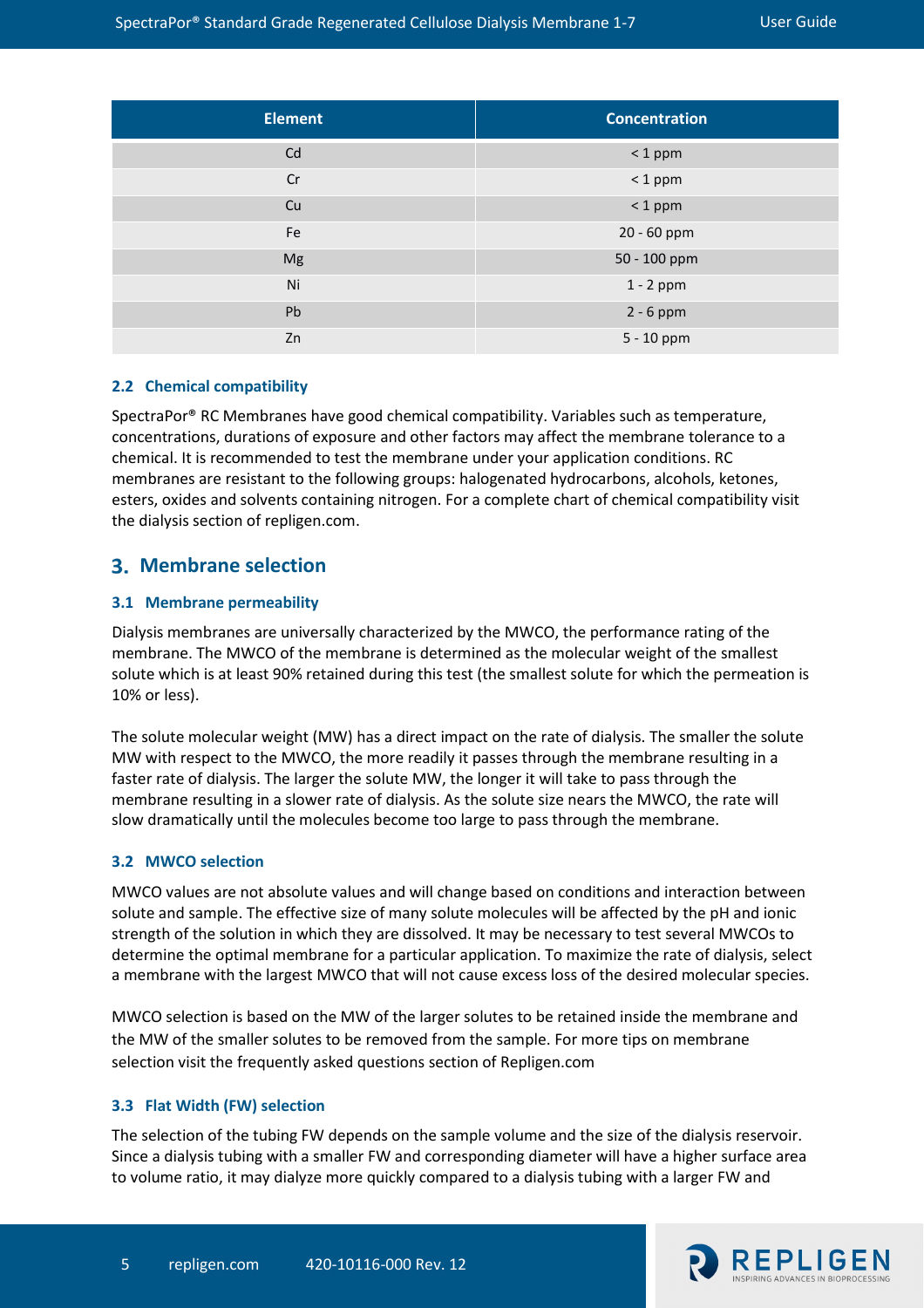diameter due to the longer diffusion distances involved. For easy handling of the dialysis tubing, the suggested total length including closures and head space should be approximately 10 - 15 cm. The volume/length ratio (ml/cm) is provided on our website for each FW.

#### <span id="page-5-0"></span>**3.4 Configurations**

SpectraPor® RC Membranes come in a variety of different configurations:

#### <span id="page-5-2"></span>**Table 4. Rolled Tubing and Trial Kit configurations**

| <b>Description</b>                  | SpectraPor <sup>®</sup> 1 - 5 | SpectraPor <sup>®</sup> 6 | SpectraPor <sup>®</sup> 7 |
|-------------------------------------|-------------------------------|---------------------------|---------------------------|
| <b>Rolled Tubing:</b>               | 15 m or 30 m                  | 10 <sub>m</sub>           | 5 <sub>m</sub>            |
| Trial Kits with a pair of closures: | $1 m$ or $5 m$                | 1 m                       | 1 <sub>m</sub>            |

- **Ready-to-use Dialysis Sacks\*:** 60 cm tubing length sealed with a closure at the bottom and open with attached funnel at the top for easy sample filling. 10 sacks/pkg in 0.05% sodium azide solution (rinse before use)
- **Membrane Discs and Flat Sheets\***: 1 ply membrane cut to specific shapes
	- o Precut membrane discs 50 per package
	- o Flat sheet membranes 25 per package
	- o Membrane supplied dry with glycerol as a humectant

\*Not available for all membrane types, FW or MWCOs.

# **Closure selection**

Select a closure width of 4 - 10 mm longer than the flat width of the membrane tubing. This will allow the closure to seal the tubing securely when the dialysis tubing is loaded with sample solution. Closures are available in two types: SpectraPor® (polypropylene) closures and Universal (nylon) closures.

#### <span id="page-5-1"></span>**4.1 SpectraPor® closures (polypropylene)**

The following SpectraPor® closures are only for use with RC membranes:

- **Standard closure:** Aids in sample buoyancy when applied to the top end of the dialysis tubing
- **Weighted closure:** Contains a PTFE coated stainless-steel weight to keep dialysis tubing in a vertical floating position when applied to bottom end
- **Magnetic Weighted closure:** Contains a PTFE coated magnetic bar, eliminating the need for a magnetic stir bar when the magnetic weighted closure is applied at the bottom end of the dialysis tubing

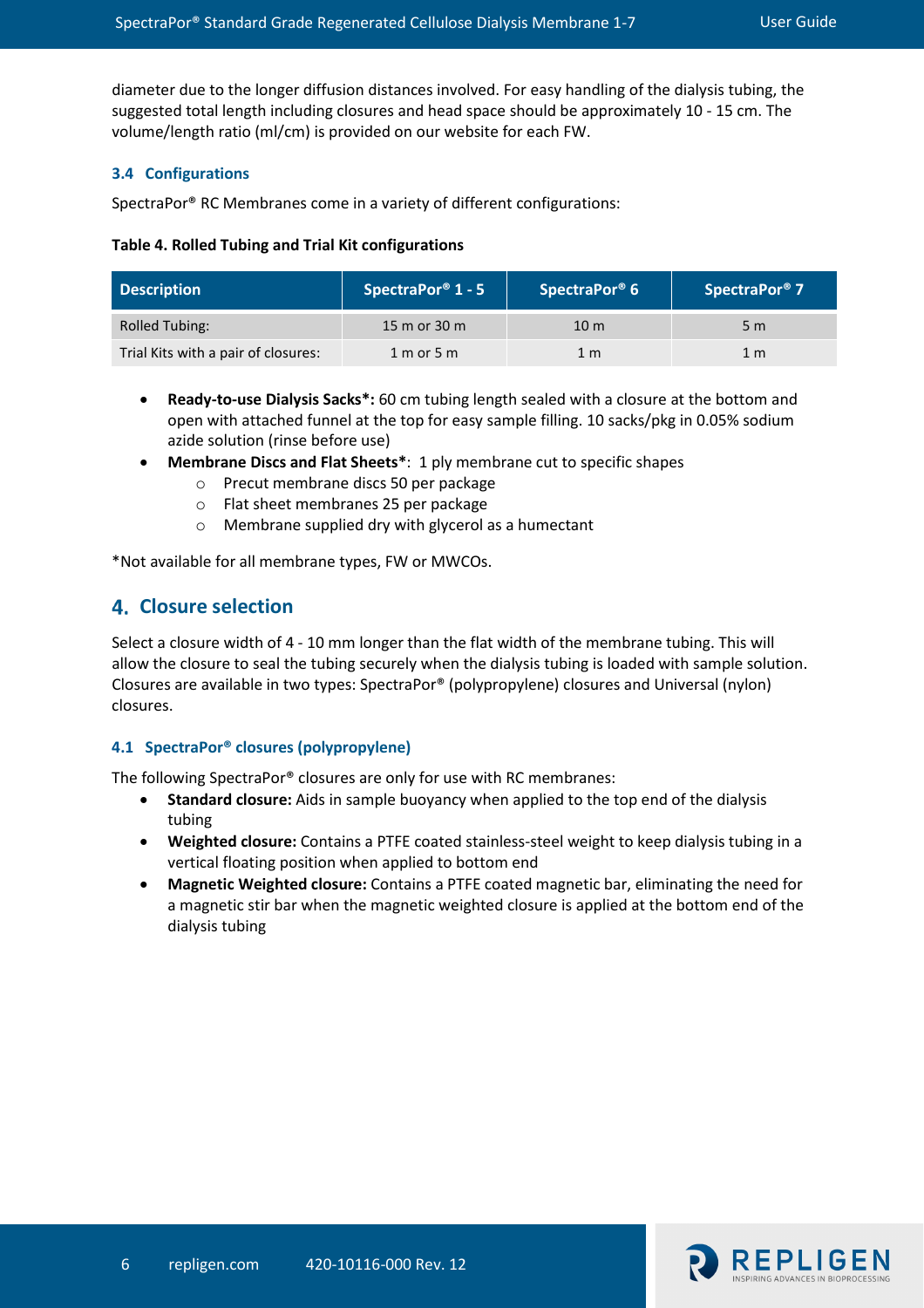#### <span id="page-6-0"></span>**4.2 Universal closures (nylon)**

Universal closures may be used for all types of membrane tubing.

Since nylon sinks in water, use of Universal Closures requires 10-20% volume of air headspace to ensure sample buoyancy. Universal closures are not autoclavable.

## **Membrane preparation**

#### <span id="page-6-1"></span>**5.1 Rinse procedure**

For most applications, the membrane can be soaked in deionized water at room temperature for 30 minutes to remove the preservative (glycerin or sodium azide). Then, rinse membrane thoroughly with running deionized water.

#### <span id="page-6-2"></span>**5.2 Optional: Membrane sterilization**

The common method of membrane sterilization includes exposure to ethylene oxide (EtO) gas, irradiation or autoclaving. Membranes may be autoclaved at 121° C for no more than 15 minutes (cycle should be kept as short as possible) immersed in distilled water. However, it is essential that steam autoclaved RC membranes should be recharacterized prior to use to test changes in membrane performance. Repligen does not recommend boiling or prolonged exposure to temperatures greater than 60° C.

Repligen offers pre-sterilized customized membrane. Contact your local sales representative or go to repligen.com for more information

#### <span id="page-6-3"></span>**5.3 Optional: Heavy metal removal**

Refer to Table 3 for approximate concentrations of trace levels heavy metal and sulfur in the SpectraPor® RC Membranes 1-6.

SpectraPor® RC Membranes 1- 6 can be treated to remove heavy metals. Rinse and soak membrane in a 0.1% EDTA solution for 1 hour. Then rinse and soak membrane with deionized water for 15 minutes.

## **Membrane handling and use**

#### <span id="page-6-4"></span>**6.1 General Protocol**

The following is a general protocol for typical dialysis. There are many variables that should be considered before starting dialysis; including solute concentrations, sample and dialysate volumes, solvents, chemical compatibility, temperature, etc. Therefore, some application-specific changes to the following dialysis procedure may be necessary.

- 1. Fill a SpectraPor® Reservoir with a large volume of appropriate dialysate (buffer). The dialysate volume should be ≥ 100X the sample volume. (Example: dialyze 10 ml sample in 1 L dialysate.)
- 2. Place an appropriately sized magnetic stir bar in the reservoir and place reservoir on a magnetic stir plate. Turn on the stir plate and adjust stirring speed to form a small, gentle vortex.
- 3. Cut dialysis tubing into an appropriate length based on sample volume. Allow 10 20% extra tubing length for air head space to ensure sample buoyancy above the rotating stir bar. Prepare the tubing according to the directions for use.
- 4. Open the first closure and apply to the dialysis tubing 3 5 cm from the bottom.

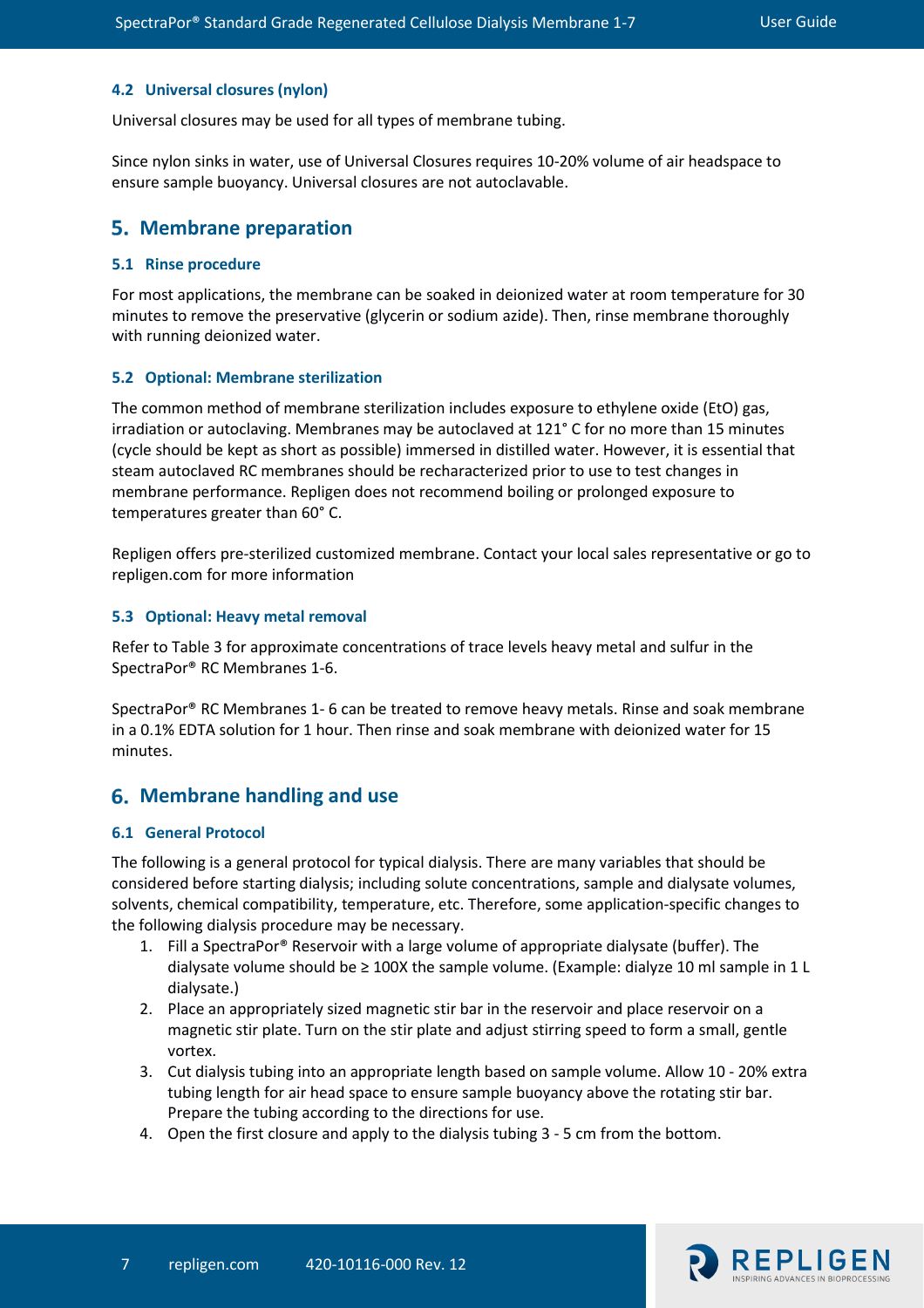- 5. Load the sample through the open end of the dialysis tubing. Apply the second closure at least 5 cm from the top end of the dialysis tubing while allowing enough head space for buoyancy.
- 6. Place the dialysis sample in the dialysis buffer ensuring that the sample remains buoyant and does not interfere with the buffer stirring. Adjust stirring speed as necessary.
- 7. Typically, dialysis continues overnight. The dialysate (buffer) may be changed several times during dialysis, making sure to allow 2 - 4 hours of dialysis after the last dialysate change. Samples with higher contaminant concentrations, may need to dialyze for a longer duration with more frequent changes of dialysate solution.

Avoid in-process handling and manual buffer changes using SpectraFlo™ dynamic dialysis systems. Visit repligen.com for more information.

#### <span id="page-7-0"></span>**6.2 Sample recovery**

Hold the portion of the tubing that extends above the top closure, open the top closure and then carefully pipette or pour out the sample into a container.

# **Membrane storage and shelf life**

Since the useful life of dialysis membranes can be affected by storage conditions, it is important to store under optimal conditions.

Dry membrane (SpectraPor® RC Membrane 1 - 5) should be stored in original packaging at ambient conditions protected from moisture and extreme temperatures, or in a polyethylene bag at 4 - 8 °C. Properly stored dry membrane has a shelf life of 5 years.

Wet membrane (SpectraPor® RC Membrane 6 and 7) and dry membrane (SpectraPor® RC Membrane 1 - 5) that has been wetted for storage should be stored at 4 - 8 °C in a solution of 0.05% sodium azide, 1% sodium benzoate or 1% formaldehyde. This preservative solution should be changed at least every 6 months. Ensure that the storage solution does not freeze since ice crystals can permanently damage the membrane. If solution freezes at any point, the membrane should be discarded and not used. Properly stored wet membrane has a shelf life of 3 years.